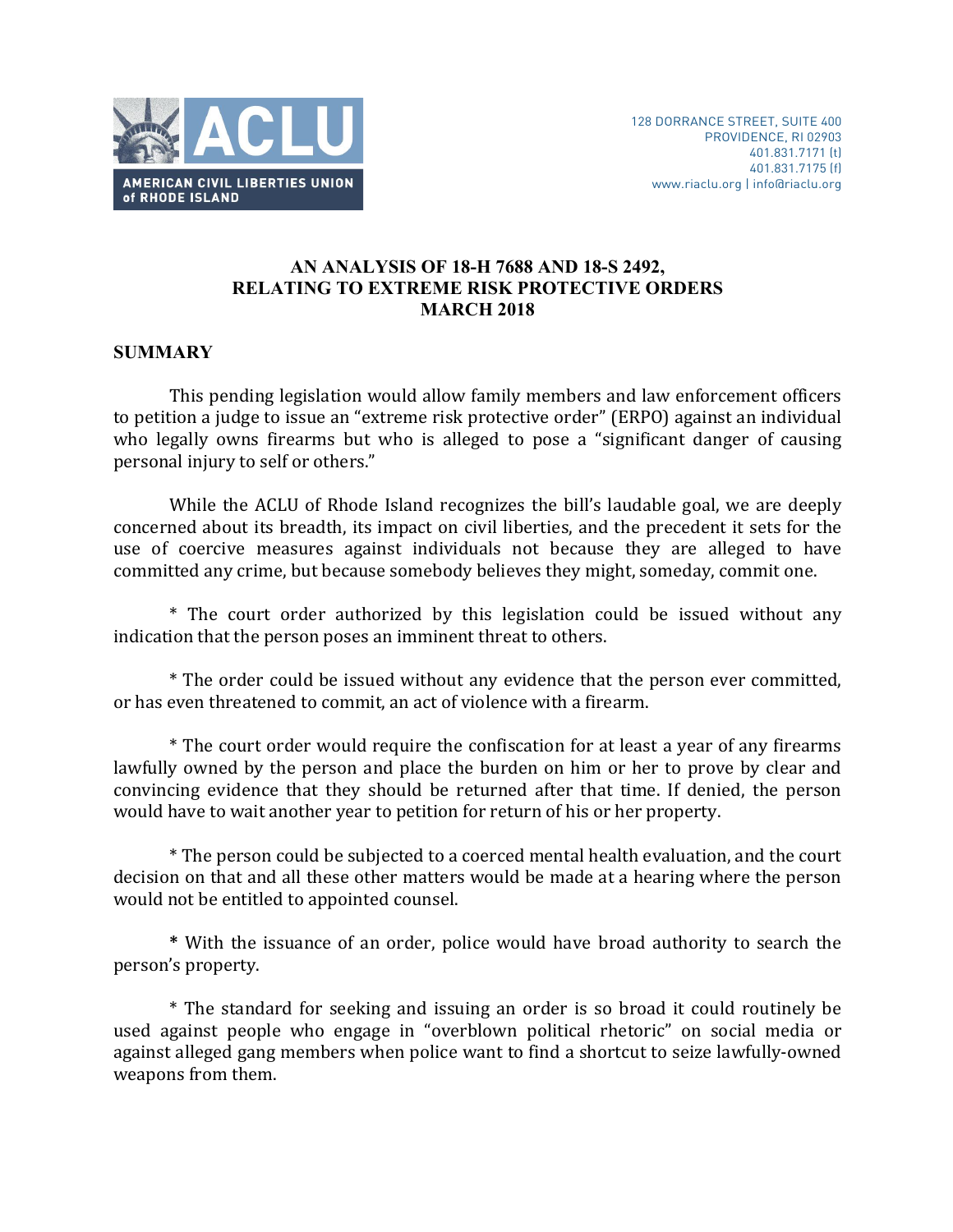\* Even before a court hearing was held, and a decision was made, on a petition for an ERPO, police could be required to warn potentially hundreds of people that the individual might posed a significant danger to them.

\* Without the presence of counsel, individuals who have no intent to commit violent crimes could nonetheless unwittingly incriminate themselves regarding lesser offenses.

The heart of the legislation's ERPO process requires speculation  $-$  on the part of both the petitioner and judges - about an individual's risk of possible violence. But psychiatry and the medical sciences have not succeeded in this realm, and there is no basis for believing courts will do any better. The result will likely be a significant impact on the rights of many innocent individuals in the hope of preventing a tragedy.

Any legislation should focus on addressing serious imminent threats to the public safety while safeguarding robust due process procedures before granting the courts and law enforcement agencies potentially intrusive powers over the liberty of individuals charged with no crime.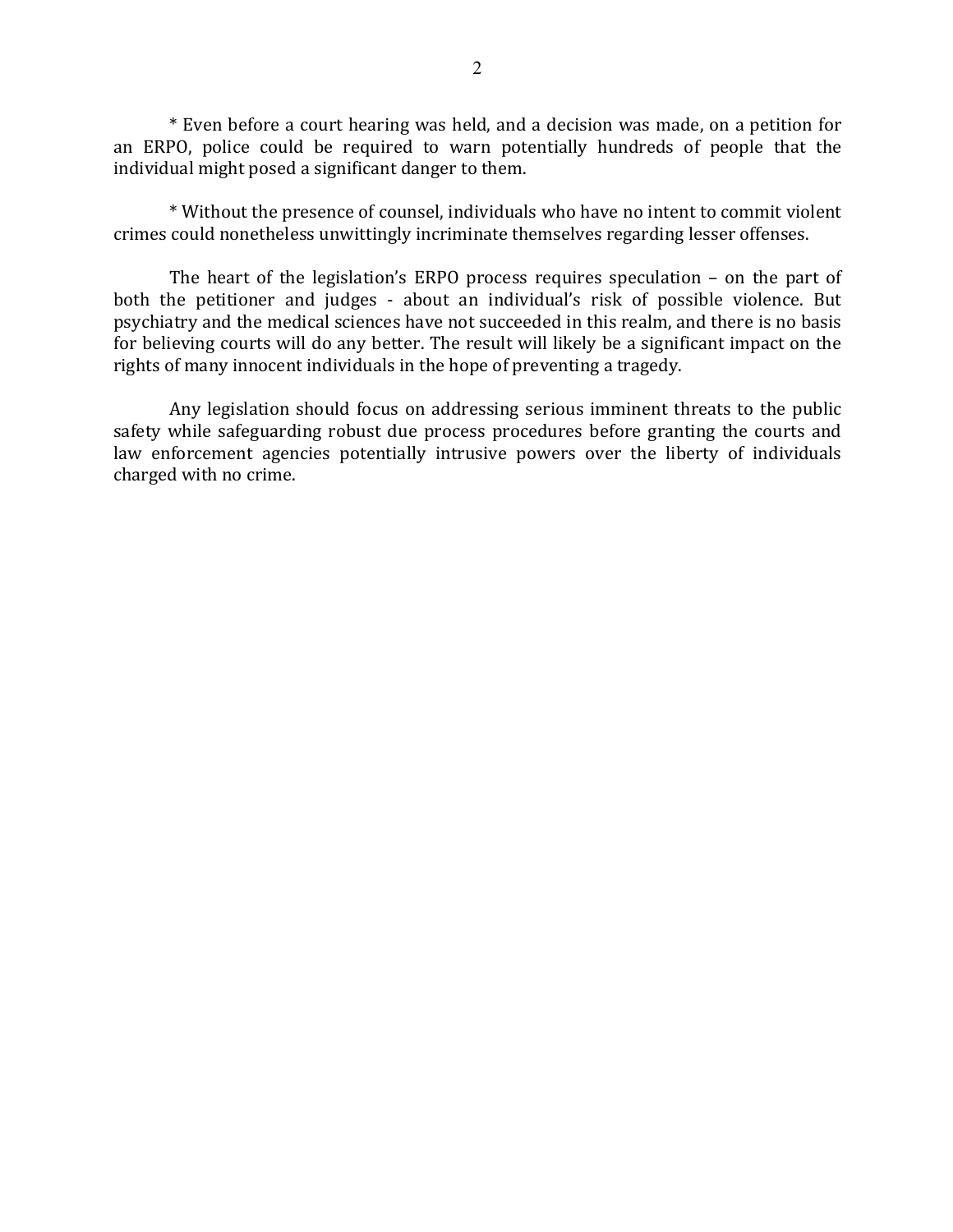### **AN ANALYSIS OF 18-H 7688 AND 18-S 2492, RELATING TO EXTREME RISK PROTECTIVE ORDERS**

A number of bills have been, and will be, proposed this year to address the serious problem of gun violence, and particularly the scourge of mass shootings taking place around the country. The ACLU of Rhode Island believes that there are many ways that the state can try to address this issue through the regulation of firearms without infringing on the constitutional rights of residents to bear arms. For example, we have not opposed efforts to restrict the types of weapons available for purchase, or many other gun control measures that have been introduced in the past and that courts have found to be reasonable regulation of Second Amendment rights.

At the same time, attempts to regulate the possession of firearms can implicate other constitutional rights, including rights to privacy and due process. That is the case with H-7688/S-2492 and their proposal to allow for the issuance of "extreme risk protective orders." These are orders that could be issued by a judge to, in the words of the legislative news release announcing the introduction of the House bill, "disarm people whose behavior is believed by authorities to pose a serious threat to others or themselves."

One cannot argue with the goal, but the ACLU of Rhode Island is deeply concerned about the breadth of this legislation, its impact on civil liberties, and the precedent it sets for the use of coercive measures against individuals not because they are alleged to have committed any crime, but because somebody believes they might, someday, commit one.

Before going through the bill in detail, it is worth emphasizing that last point. The legislation allows a court to intervene in potentially major and intrusive ways on a person's liberty and property interests without any indication, much less suggestion, that the person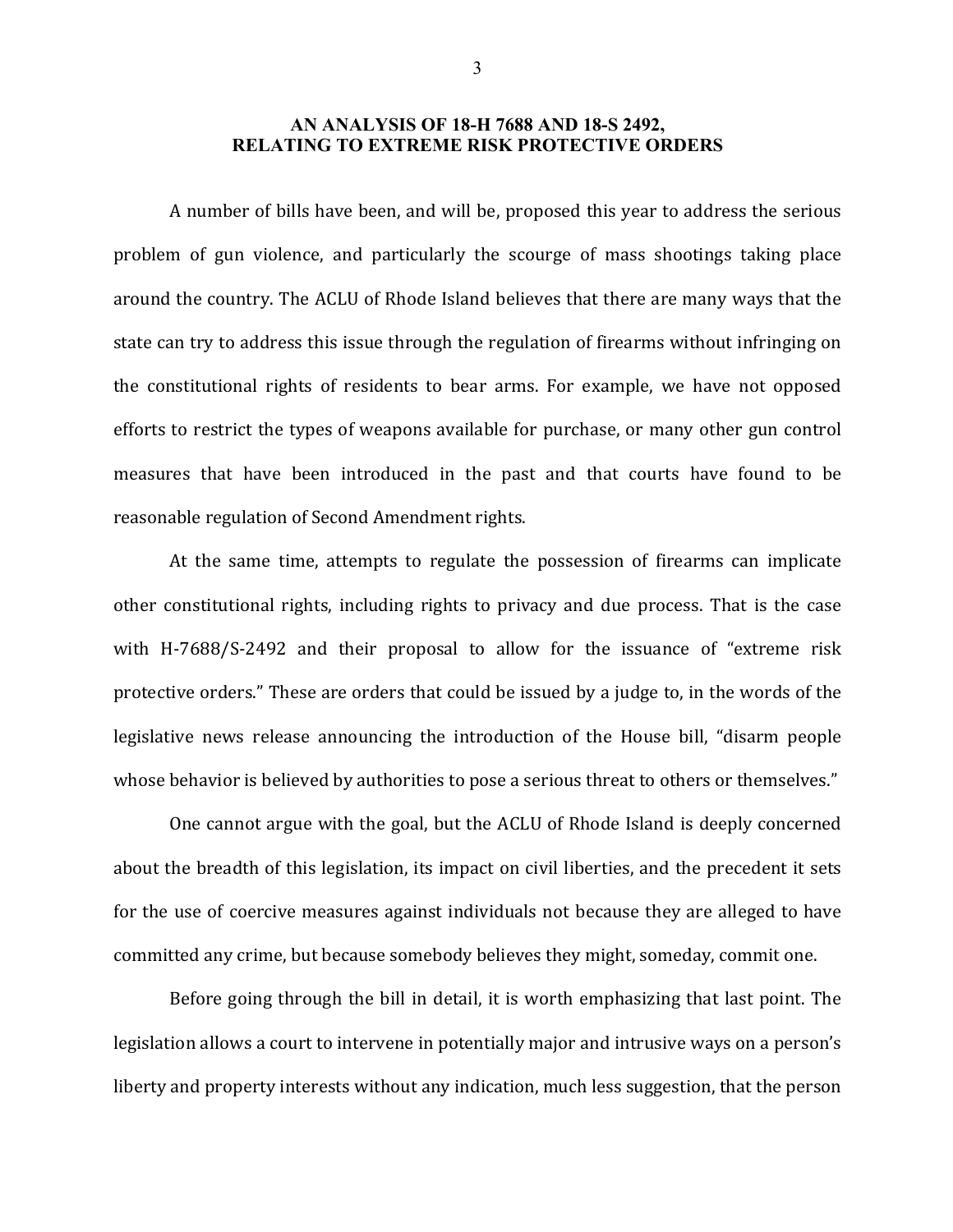has engaged in any criminal conduct – or even that he or she may do so imminently. In that regard, the bill places judges in the unenviable  $-$  indeed, impossible  $-$  position of trying to predict who may and may not become a mass murderer. Psychiatry and the medical sciences have not succeeded in this realm, and there is no basis for believing courts will do any better. The result will likely be a significant impact on the rights of many innocent individuals in the hope of preventing a tragedy.

It is also worth emphasizing that while a seeming urgent need for the bill derives from recent egregious and deadly mass shootings, the bill's reach goes far beyond any efforts to address such extraordinary incidents. As written, a person could be subject to an extreme risk protective order (ERPO) without ever having committed, or even having threatened to commit, an act of violence with a firearm. While aimed at responding to "red flags," the bill sets a low threshold for judicial intervention, particularly when one compares it to the myriad and blatant "red flag" warnings that the Parkland shooter left but that were ignored by law enforcement agencies. And, contrary to popular belief, the bill is not limited to addressing people who pose an immediate threat of harm. In short, there is a great disparity between whom the bill actually affects and the high-profile shooting incidents that make passage of legislation like this seem so pressing.

The potential impact on individuals subject to an ERPO also involves much more than a long-term seizure of lawfully owned firearms. Without a right to appointed counsel, respondents<sup>1</sup> can be forced to submit to a mental health evaluation, be the subject of fairly widespread "danger" notifications even before a court order has been issued against them, face contempt proceedings and prison for failing to abide by any part of an ERPO, and

 $1$  In accordance with the bill's terminology, this memo will generally refer to the person seeking an ERPO the "petitioner" and the person to whom it applies the "respondent."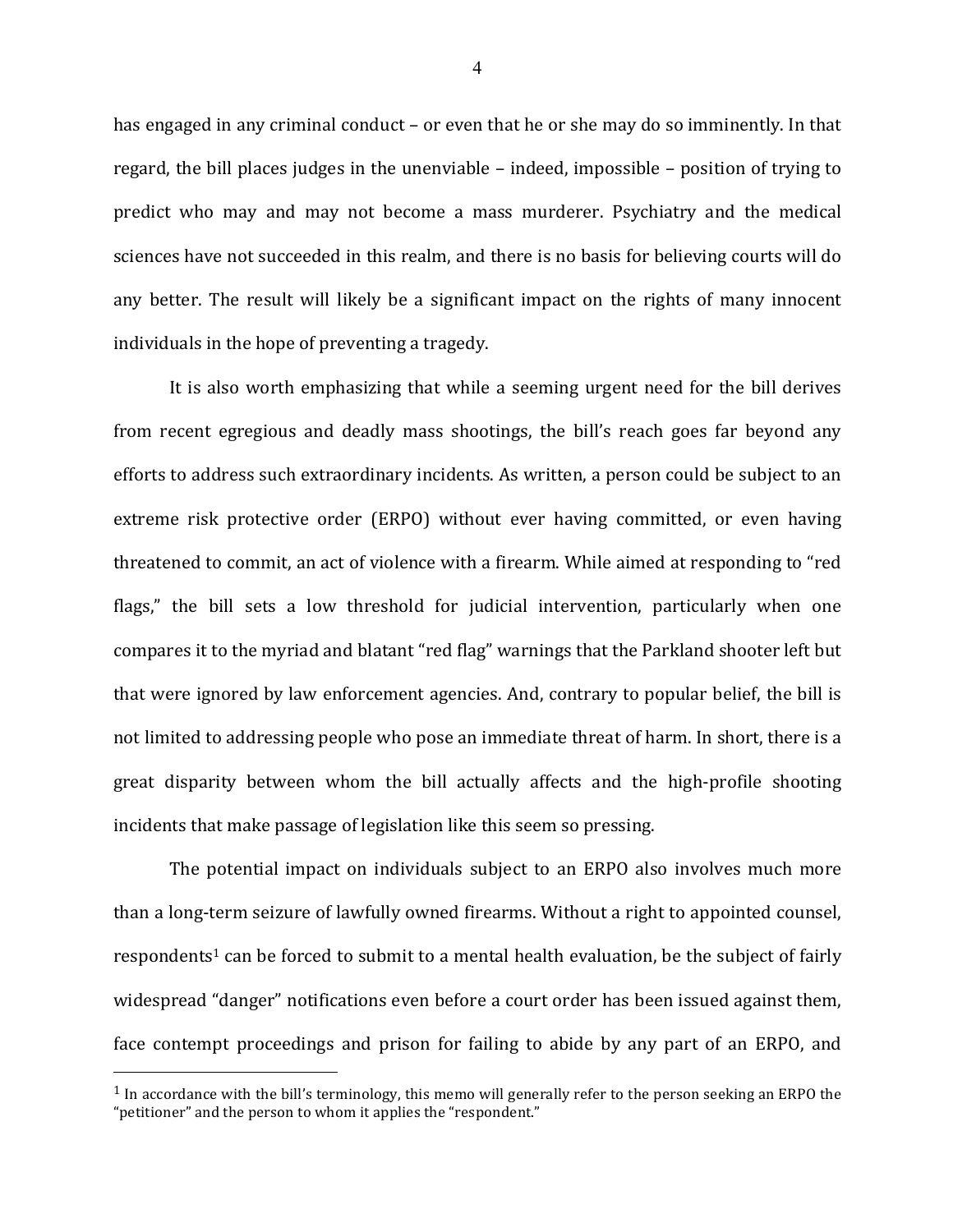unwittingly place themselves in jeopardy of criminal charges in the absence of the advice of counsel.

We recognize that this legislation is based, in part, on statutes enacted thus far by five other states. Those laws suffer many of the same defects we outline here, although in a few instances, some of them contain a few modest safeguards missing from H-7688/S- $2492<sup>2</sup>$  It is one thing to craft focused legislation aimed at disarming people who are credibly deemed to be an *imminent* danger; it is another to adopt procedures, as H-7688/S-2492 do, that cover much more speculative fears of danger. While a carefully and narrowly crafted bill aimed at stopping imminent threats might address many of the civil liberties concerns raised in this analysis, the problems with the proposed legislation, as we attempt to document below, are pervasive and deep.

## "RED FLAG" STANDARDS

1

Two key elements of the legislation are the standard for filing a petition for an extreme risk protective order (ERPO) and the criteria to be used by a judge in determining whether to grant one. Both of these elements are, in our view, extremely flawed.

The bill grants "family or household members," local law enforcement officers, and the Attorney General the power to file an ERPO petition. The petition must allege, with specific facts, "that the respondent poses a significant danger of causing personal injury to self or others by having in their custody or control, purchasing, possessing, or receiving a firearm."  $\lceil \text{Page 2}, \text{lines } 24 - 26. \rceil$ 

<sup>&</sup>lt;sup>2</sup> For example, Connecticut's "red flag" law – the first in the country to be enacted – is limited to situations where a person "poses a risk of imminent personal injury" and an independent determination has concluded there is "no reasonable alternative" to confiscating their firearms in order to prevent the person from causing imminent harm to him- or herself with the firearms he or she possesses. Sec. 29-38c. California's statute similarly requires a consideration of "less restrictive alternatives."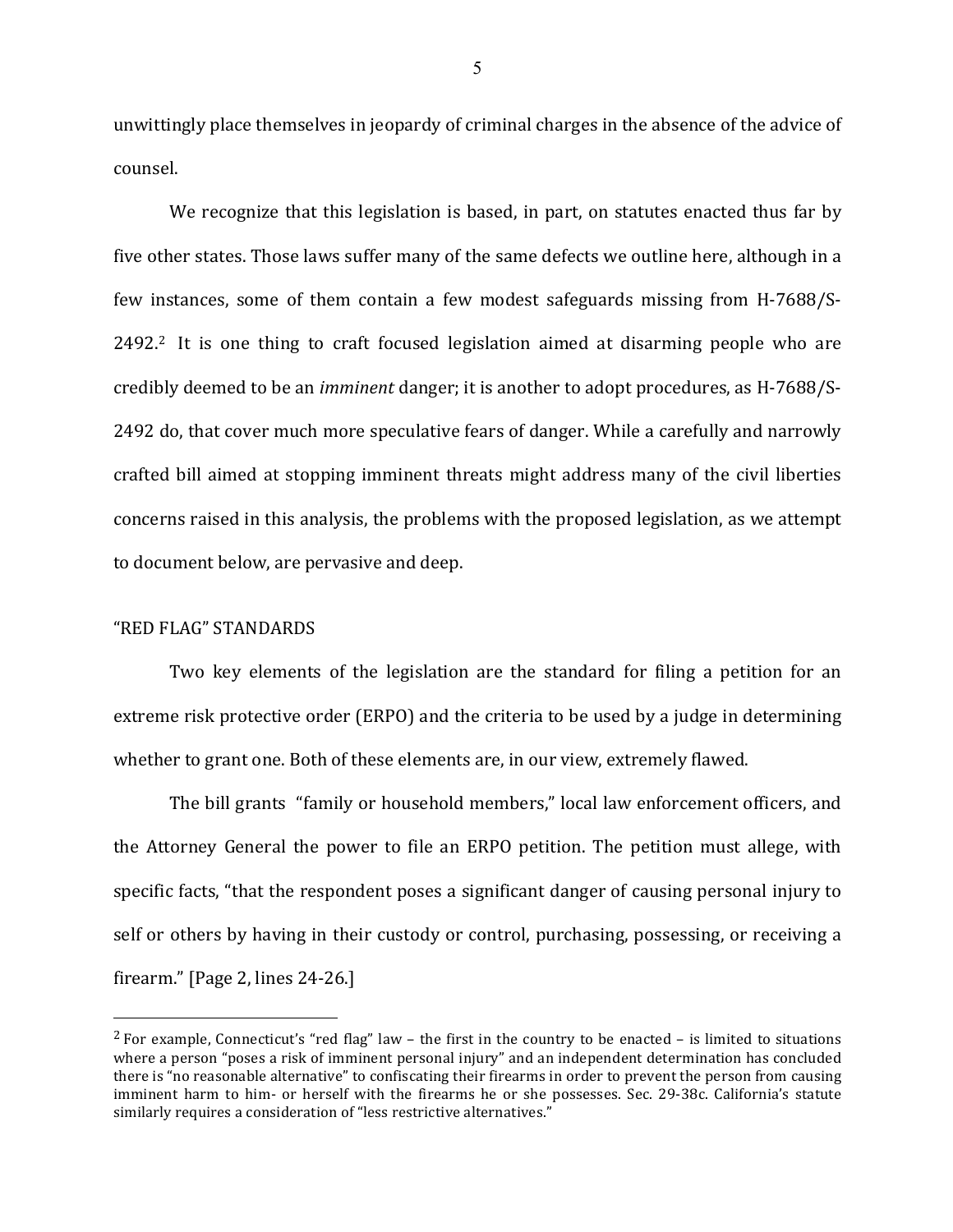There are a number of points to be made about this standard. First, it makes no attempt to define what constitutes a "significant danger," nor does it impose any sort of temporal limitation on that anticipated danger. In contrast to a separate provision in the bill authorizing ex parte orders when the danger is "imminent" [see Page 5,  $\S$ 8-8.3-5], the alleged danger posed by respondents can be anytime in the indefinite future. Further, the purported danger need not be to more than one person, nor does the potential harm even need to be a threat of *serious* personal injury – any type of possible injury will suffice to trigger the possible issuance of an ERPO. $3$ 

Indeed, the way the bill is worded, one does not even have to claim that the feared injury is likely to be caused by a firearm; only that the person's possession of one creates a significant danger of inflicting some type of injury. We are sure that evidence could be garnered that the mere possession of firearms poses a "significant danger of causing personal injury to self or others," leaving the scope of the bill's use to the mercy and good faith of those making use of the powers granted by the legislation.

We point out these distinctions not to diminish the seriousness of a person's alleged plan to injure only one person, rather than dozens, or to only slightly harm people, rather than kill them, but instead to note how much the actual language of the bill veers from its purported aim at mass shooters.

Since the Attorney General and local police departments have the independent power to seek these orders without the request of any family members [Page 2, lines 18-19], one can easily imagine this bill's petitioning authority being used in scenarios far outside the context that has prompted it. For example, almost by definition, individuals

 $3$  The state's assault and other criminal statutes often differentiate between the level of injury in determining the severity of criminal penalties to be imposed.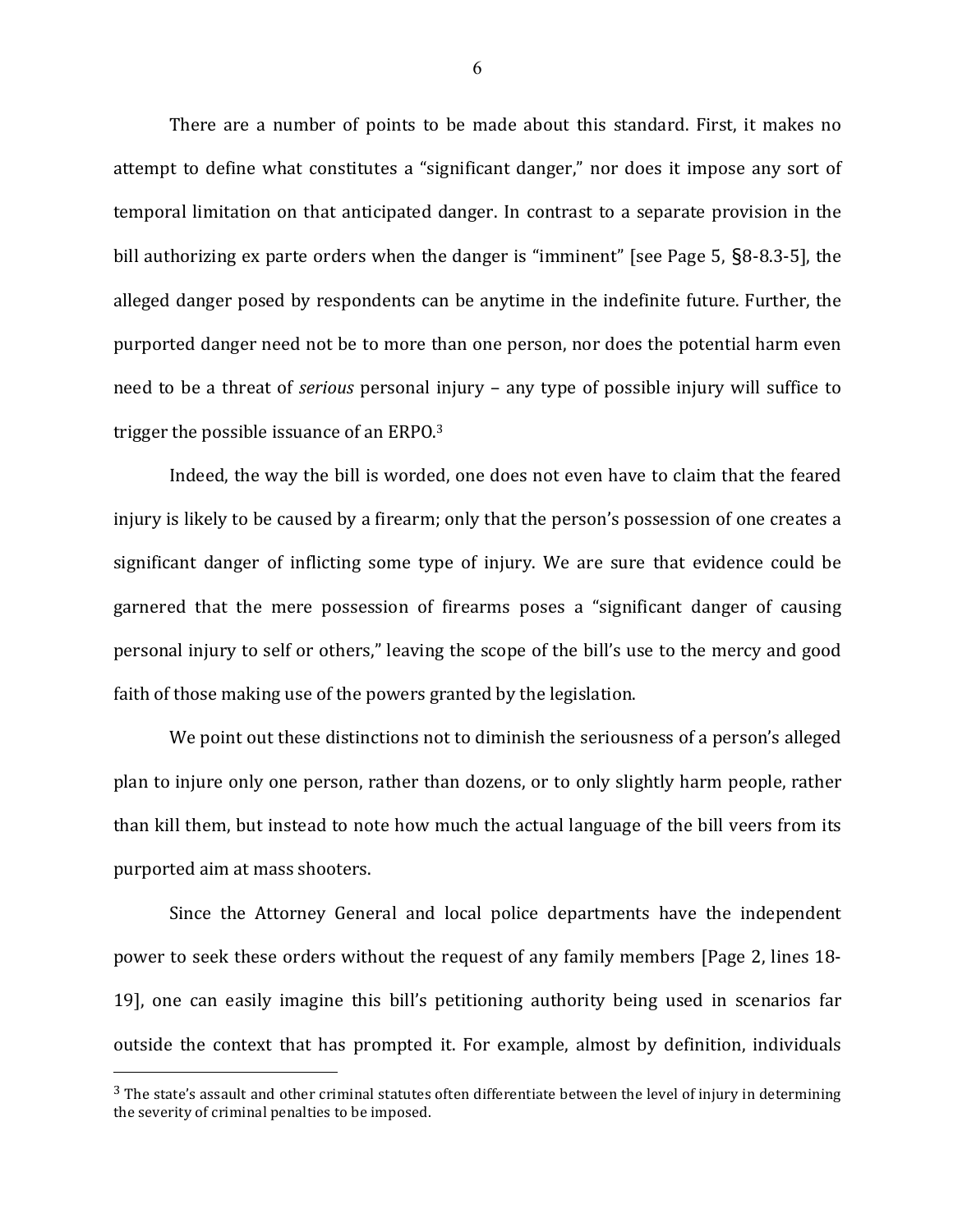targeted by police as gang members  $-$  who, it is worth noting, are most often people of  $color -$  would fit the statute's amorphous standard of potentially posing a "significant" danger" of injury to others by "having in their custody" a firearm. What is to stop police from using this law to file petitions against them in order to seize any lawfully owned firearms they have? Filing, and being granted, such a petition has the additional bonus of serving as a general search warrant that could conveniently allow police to "stumble across" evidence of unrelated illegal activity, because the bill allows police officers granted an ERPO to "conduct any search permitted by law" at a respondent's residence in order to search for firearms. [Page 9, lines 33-34.] Similarly, the increased practice of law enforcement trolling of social media for "harmful" or "threatening" posts could vastly increase the use of a bill like this against innocent people who engage in overblown political rhetoric.<sup>4</sup>

These are hardly far-fetched scenarios. If there is anything we have learned over the decades, it is that law enforcement-related legislation enacted to address specific and serious crimes often is expanded for uses well beyond the initial intent. After all, who would have acknowledged that a law specifically aimed at mobsters - the Racketeer Influenced and Corrupt Organizations Act – would one day be used to go after anti-abortion protesters?<sup>5</sup> Who would have predicted that expanded "civil asset forfeiture" laws initially aimed at major drug dealers – would one day be so routinely used against innocent parties to take houses, cars, money and other property away without any criminal charges,

 $4$  For an older but still very relevant offline example, see, e.g., http://riaclu.org/news/post/aclu-responds-tosecret-service-investigation-of-student-essay/

<sup>&</sup>lt;sup>5</sup> *Scheidler v. National Organization for Women*, 547 U.S. 9 (2006)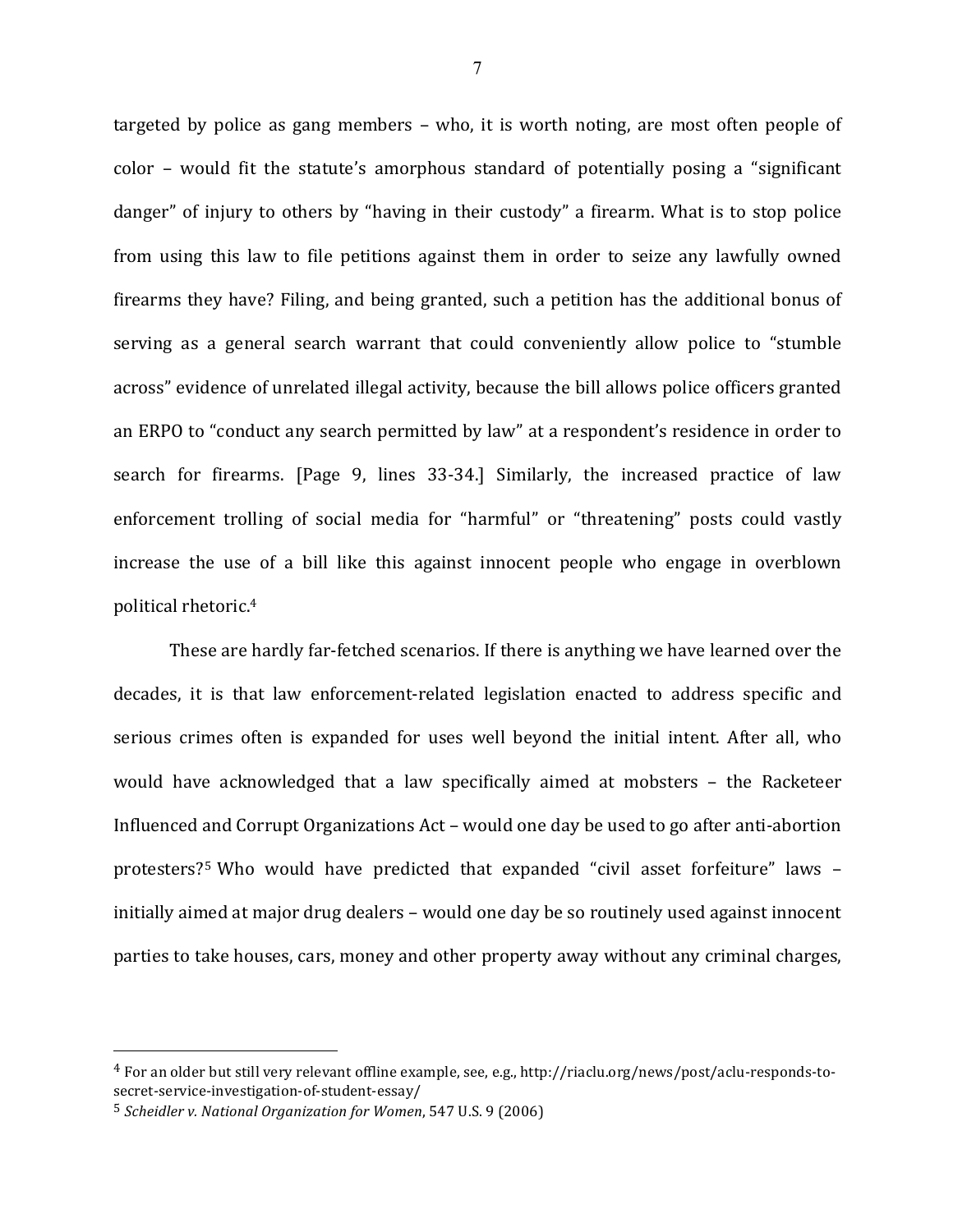much less criminal convictions, involved?<sup>6</sup>

1

An ERPO petition has a wide-scale impact on presumptively innocent individuals even before a judge considers the request. If the petition is being initiated by law enforcement, the police agency must first make a good faith effort to notify family and household members and "any known third party who may be at risk of violence." [Page 3, lines 6-12.] This is required even if the danger is not considered imminent, and must take place before a judge has even reviewed the petition. When dealing with an alleged prospective mass shooter, whom do the police notify? To be on the safe side, isn't it likely that every known family member will be apprised? Will every school within reasonable driving distance be subject to notification? What about the respondent's employer? Overnotification is inevitable, especially when tied to the broad standard for petitioning described above. The consequences for the individual, even if an ERPO is never issued, could be enormous.

A second major concern with the legislation involves the wide range of criteria a judge is given to consider in deciding whether to issue an ERPO. [Page 4, lines 12-31.] We do not object to the lengthy list per se, but we do question the weight some of those factors may be given and the lack of any prioritization. For example, it seems axiomatic that the granting of an ERPO should be premised on allegations of recent acts of violence or threats of violence by the respondent. But that is *not* required under this bill. The judge can consider those factors, which one would presume exist, but they do not need to be present or even a critical consideration in order to issue an ERPO. Further, even if there have been

<sup>&</sup>lt;sup>6</sup> See, e.g., "Policing for Profit: The Abuse of Civil Asset Forfeiture," Cato Institute, March 2010; "Guilty Property: How Law Enforcement Takes \$1 Million in Cash from Innocent Philadelphians Every Year — and Gets Away with It," ACLU of Pennsylvania, June 2015, available at: https://www.aclupa.org/index.php/download\_file/view/2322/888/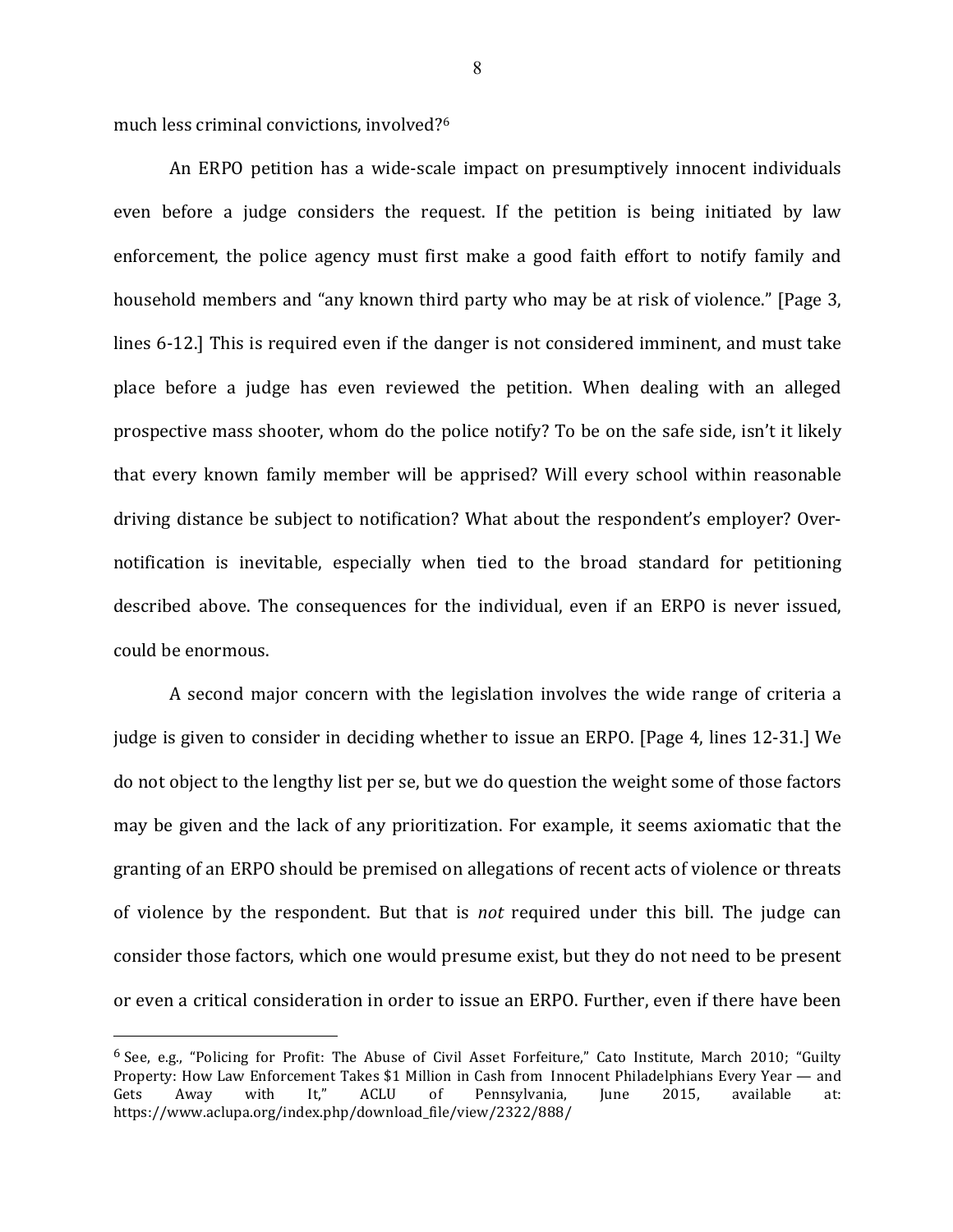past threats or acts of violence by the respondent, they need not be connected to firearms in any way. Instead, a court can, in theory, rely solely on a person's mental health, drug abuse or felony crime history – outside any context of violence, much less firearm violence – in issuing an order. In light of the stakes involved, it is not unreasonable to assume that the courts' default, once presented with a petition, will be to find grounds for sustaining the petition even when the evidence presented is less than compelling.

Another disconcerting aspect of the court's powers under the bill is that, in addition to confiscating any firearms, the judge can order a mental health or substance abuse evaluation, presumably against the respondent's will and upon contempt of court if he or she fails to comply. [Page 5, lines  $6-7$ ; Page 12, lines  $25-27$ .] An ERPO petition can thus function as an end-run around the state's mental health statutes, which have very detailed standards before compelling a person's participation in the mental health system.

The length of time an ERPO is in effect once issued is also troubling. It remains in effect for at least one year before the respondent can challenge it. [Page 4, line 10; Page 8, lines 20-22]. This is a long time to maintain the property of a person who has not been charged with, much less convicted of, a crime. The time period for renewal of an ERPO should be shorter.<sup>7</sup>

Just as problematic is the method the bill provides to a respondent to secure return of any lawfully owned firearm confiscated through an ERPO and to have the order terminated. After a year has passed, the burden is on the respondent to prove by clear and convincing evidence that he or she is no longer a danger. [Page 8, lines 28-32.] How does one prove this negative, and how does one do it with such a high burden of proof? He or

 $^7$  At least one "red flag" state - Indiana - authorizes respondents to file a petition for a firearm's return 180 days after the order has been entered. IC 35-47-14-8.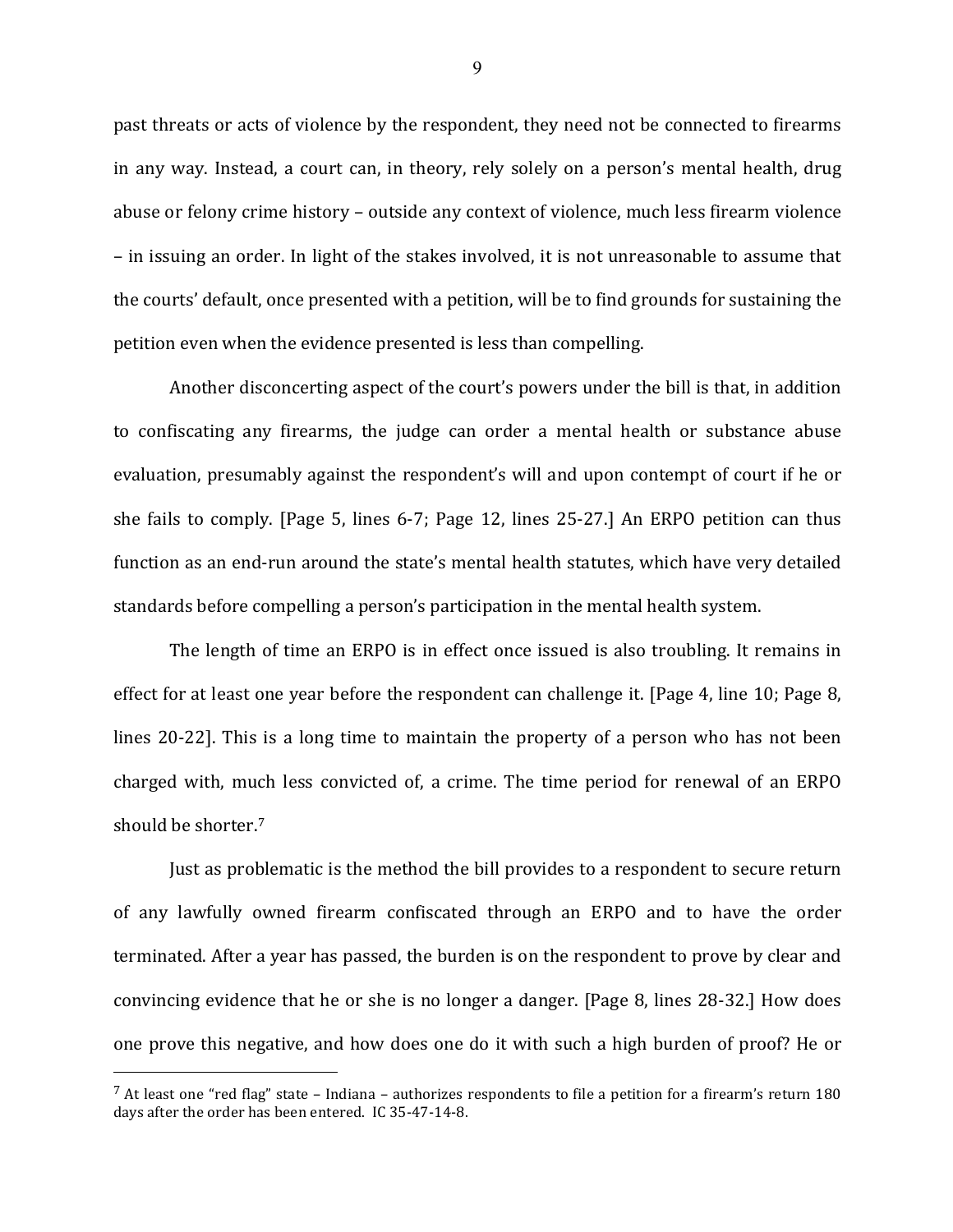she can't even necessarily rely on the fact that they have committed no violence in the year, since the Catch-22 response from the state can be that it was only because of the ERPO that the respondent did not engage in violent conduct. Whatever timeframe is used for renewal of an ERPO, the burden should be on the petitioner to prove by clear and convincing evidence that it should remain in effect, not on the respondent to halt its continued imposition.

The bill establishes a separate, though related, time-compressed ex parte procedure for "imminent" threats, and that is where we believe the focus of any legislative effort like this should be. If there is no reason to believe a threat is imminent, why not go through regular investigatory steps to examine the allegations rather than establish a process like this, with all of its potential ramifications for innocent people or for people targeted by police for reasons unrelated to mass shooting fears?<sup>8</sup>

### THE COURT PROCESS

1

While this is a civil proceeding where respondents have no clear constitutional right to counsel, there are potentially significant consequences to an ERPO respondent beyond losing possession of lawfully owned weapons. Those consequences, we believe, militate in favor of requiring the state to provide counsel. The respondent can be put under oath by the court [Page 4, lines 32-33], and the lack of an attorney under such circumstances can cause a respondent great harm. That is so in light of the potentially serious consequences emanating from a hearing like this. For example, the allegations against him or her may

 $8$  While it might be unfair to call it a bait-and-switch, some proponents of "red flag" legislation cite a recent study suggesting that Connecticut's "red flag" law has averted some suicides. Without being able to address the methodology or validity of that study, issued only last year, we note that this justification is a far cry from the incidents that have generated the support for this type of legislation and its coercive powers.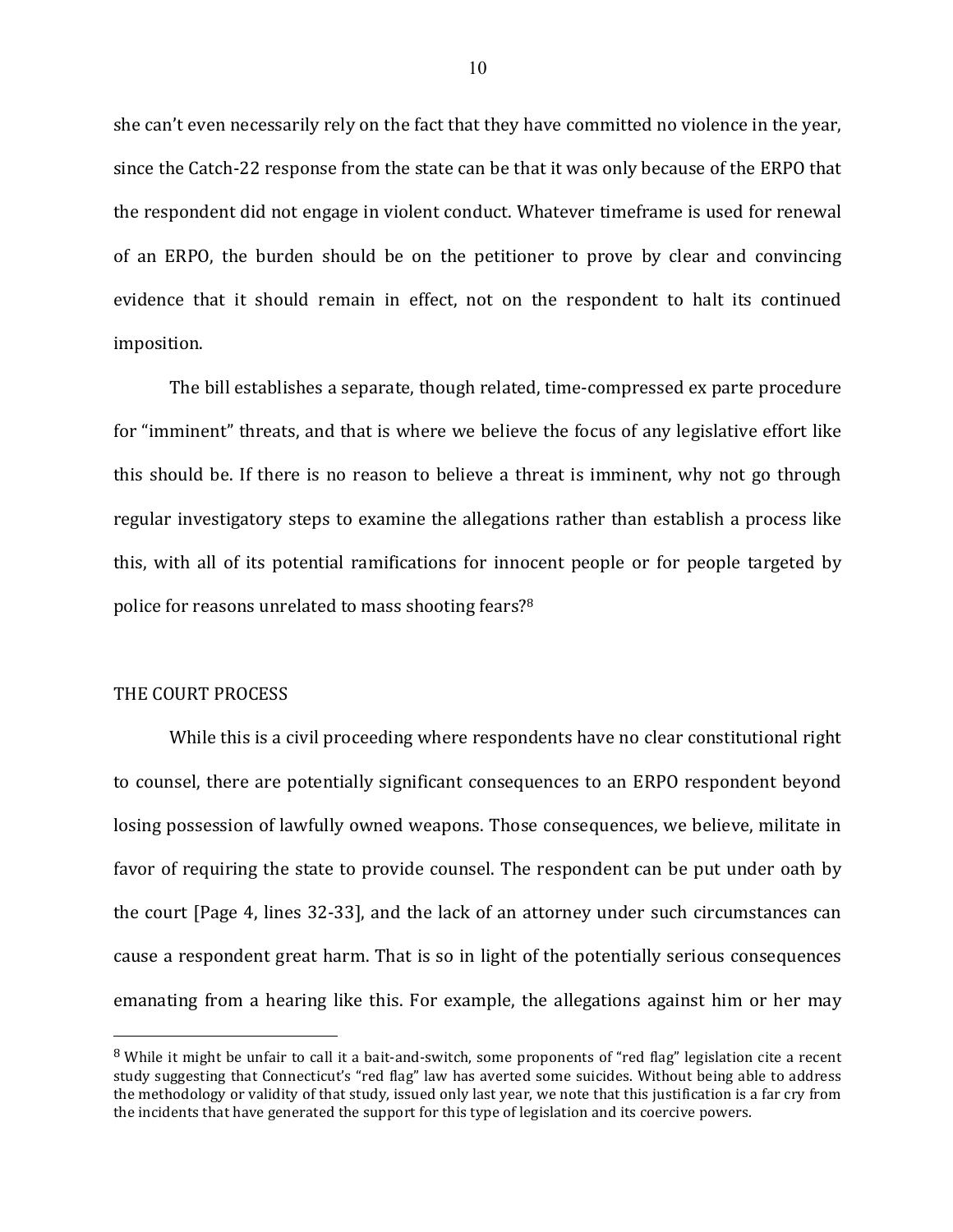very well implicate criminal statutes relating to threats or other offenses, but no attorney will be around to advise the respondent on exercising his or her Fifth Amendment rights. And precisely because the alleged harm is speculative, an attorney is in a much better position than a layperson to question the validity and weight of the evidence against the respondent.

The respondent also faces contempt charges for failing to comply with any obligations imposed under the ERPO and, as noted previously, he or she potentially must submit to, upon contempt of court, a mandatory mental health examination. Under all the circumstances, we believe respondents should be entitled to appointed counsel at the hearing if they cannot afford one.

Relatedly, the ERPOs issued by a court are required to indicate that the respondent "may seek the advice of an attorney." [Page 5, lines  $25-26$ ; Page 6, lines  $31-32$ .] But that advice is given *after* an ERPO has been issued, and after the respondent has been barred for at least a year from having firearms. In the short period of time between the filing of a petition and the court hearing, most respondents are unlikely to be able to find, or to afford, an attorney for the hearing itself, at a time when the critical decisions on whether to issue the protective order or to mandate a mental health evaluation are being made by the judge.

Finally, as noted earlier, the bill provides that in effectuating an ERPO, the police "shall conduct any search permitted by law" to find firearms. [Page 9, lines 33-34.] This can only encourage police to engage in extremely invasive searches of respondents' residences with the potential for turning those searches into fishing expeditions for other potential contraband (e.g., drugs).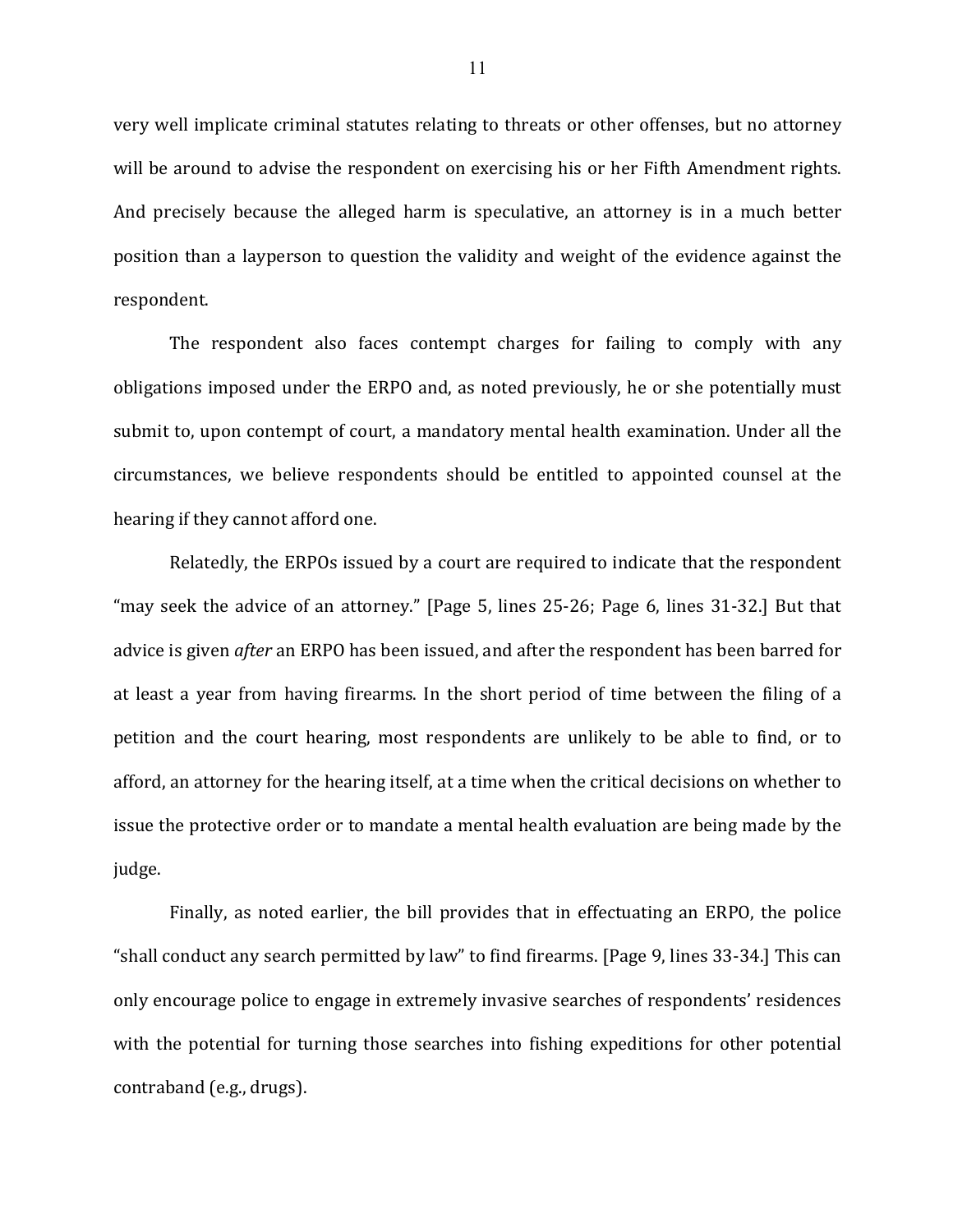#### ADDITIONAL CONCERNS

We believe the legislation raises a number of other miscellaneous concerns, and they are summarized below.

\* The definition of "family or household member" follows that of the state's domestic violence laws. [Page 1, lines  $11-14$ .] While the relatively expansive definition in those laws makes sense in the domestic violence context, it may be unnecessarily broad here where individuals who may have grudges or ulterior motives can allege non-criminal conduct that does not affect them, but that will lead to serious hardships to respondents. Once one accepts such a broad definition, it becomes too easy to expand it in the future to allow neighbors, colleagues and others the same ability to file petitions.

\* The petitioner is authorized to omit his or her address if the petition "states" that disclosure of the address would risk harm to the petitioner or family members. [Page 3, lines 13-18.] We believe that a court should make an independent determination about that, rather than rely solely on the petitioner's statement. Like empaneling anonymous juries, the mere fact that the address is withheld seems to lend more credence to the allegations – rightly or wrongly.

\* While the bill seems to establish a clear and automatic process for returning weapons once an ERPO has terminated  $[Page 11, lines 16-23]$ , it also commands the State Police to develop rules and procedures pertaining to the return of firearms. [Page 11, lines 11-12.] Having had to sue police departments a number of times over their seizure of firearms and then their failure to timely return them once an investigation has been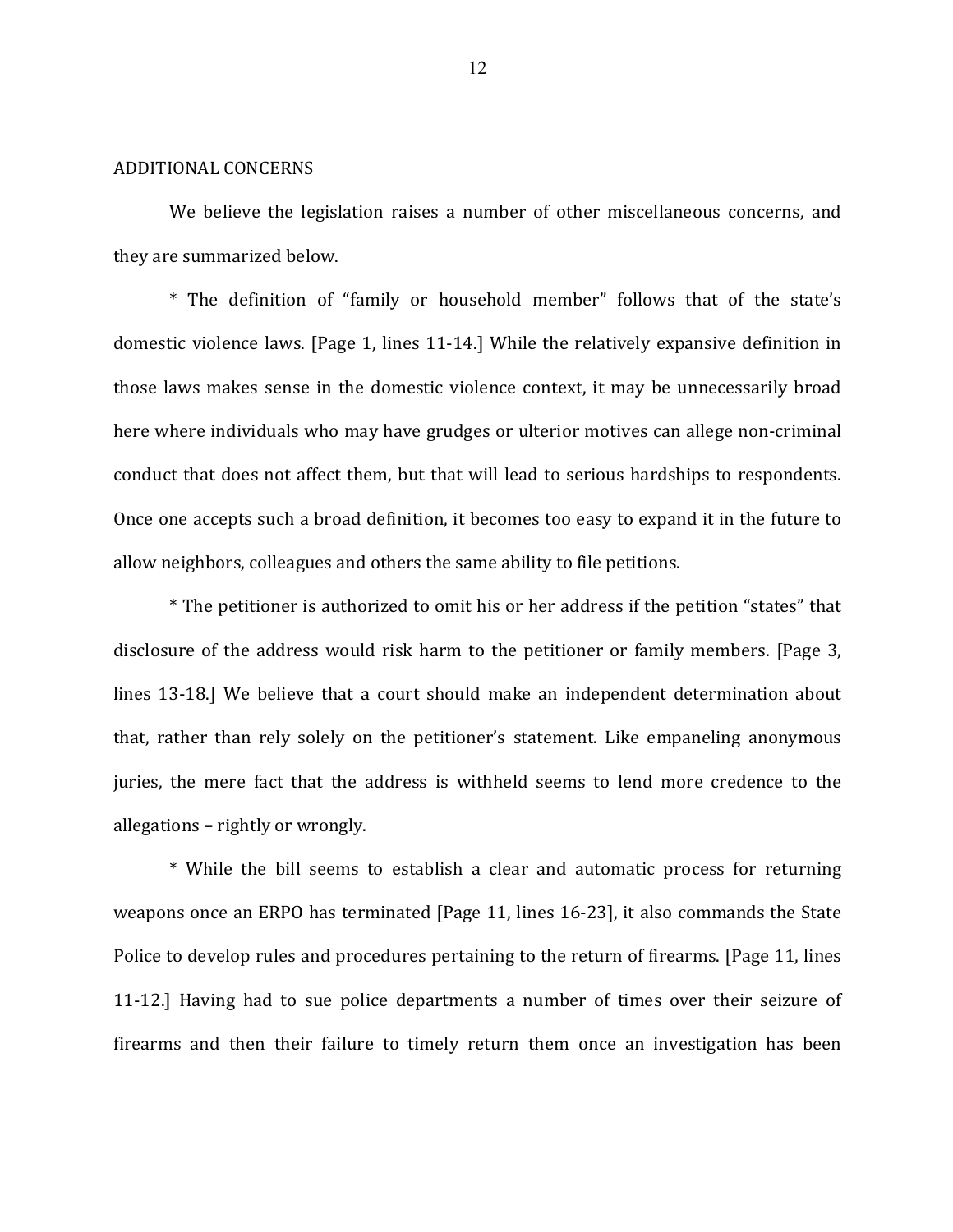concluded, $9$  we are wary of what such a procedure might look like. To avoid any confusion, we would urge that the "rules and procedures" language make an explicit reference to the section following it (Section 8-8.3-10) that provides for automatic return of the firearms.

\* ERPOs are entered into police databases, and the bill makes provision for removing that information once an ERPO is terminated. [Page 12, lines 8-9, 21-23.] However, ERPOs are also entered into a public judicial database [Page 11, lines 28-30], but there does not appear to be a comparable requirement for removing terminated ERPOs from that system. A publicly accessible record showing that a person once had their gun rights taken away based on being an "extreme risk" could erect barriers for them for decades when they undergo a background check for employment or housing, and could end up being just as harmful as if they had actually been convicted of a violent felony offense.

\* If a bill like this is to be enacted, we urge the inclusion of an annual reporting requirement to provide indications to policy-makers of how the statute is operating. Among other things, the report could indicate the number of petitions filed and orders granted or denied; the number of requests for renewal or termination of orders and their outcome, etc. As a corollary to that, the General Assembly should also consider including a sunset clause. This would allow for an examination of the law's effectiveness and its impact after a certain period of time, including a review of research conducted on other states' "red flag" laws, and a consideration of the efficacy of alternative gun control measures in addressing the issue.

<sup>&</sup>lt;sup>9</sup> See, e.g., *Richer v. Parmalee*, 2016 WL 2094487 (D.R.I. 2016).